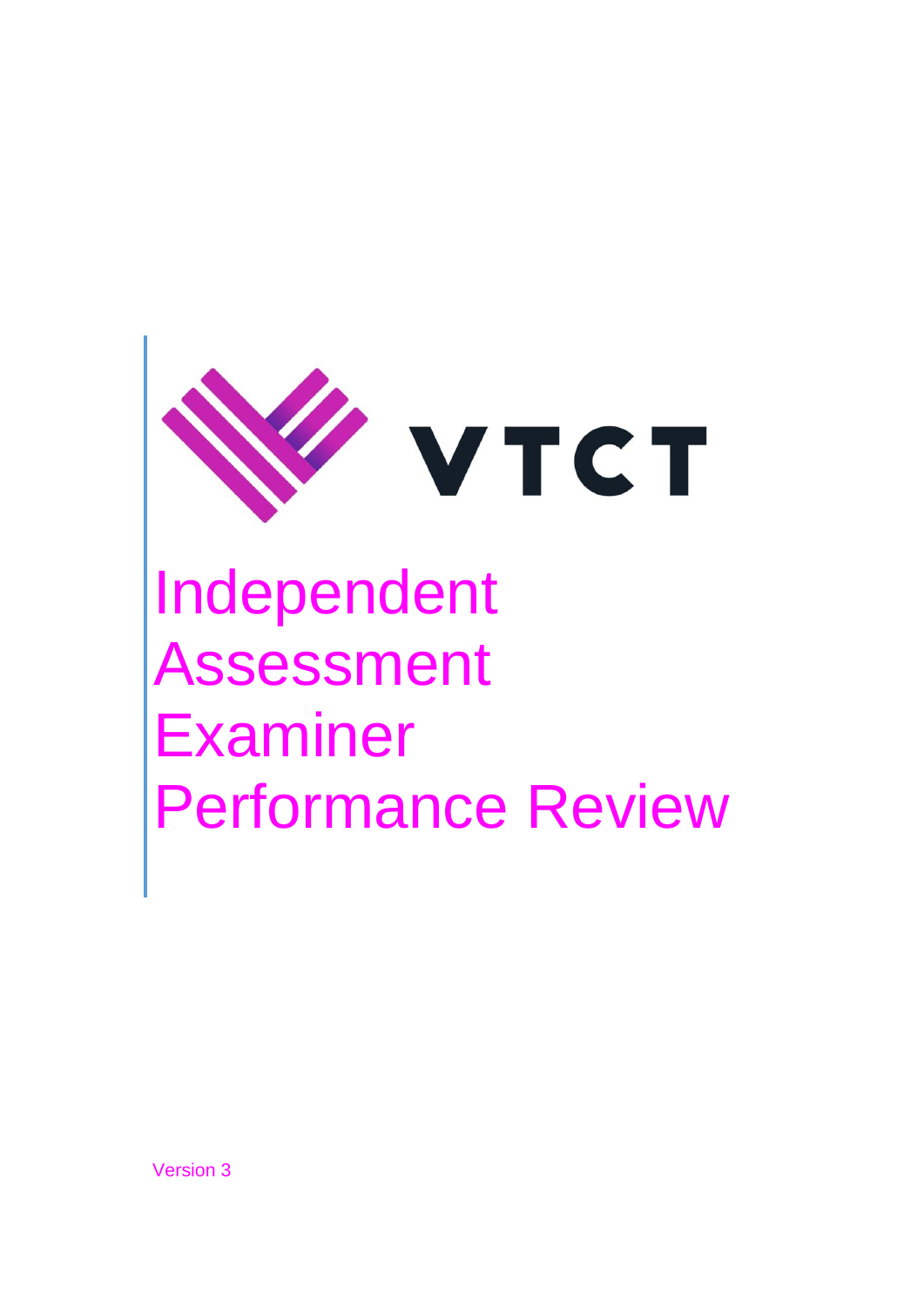

### Contents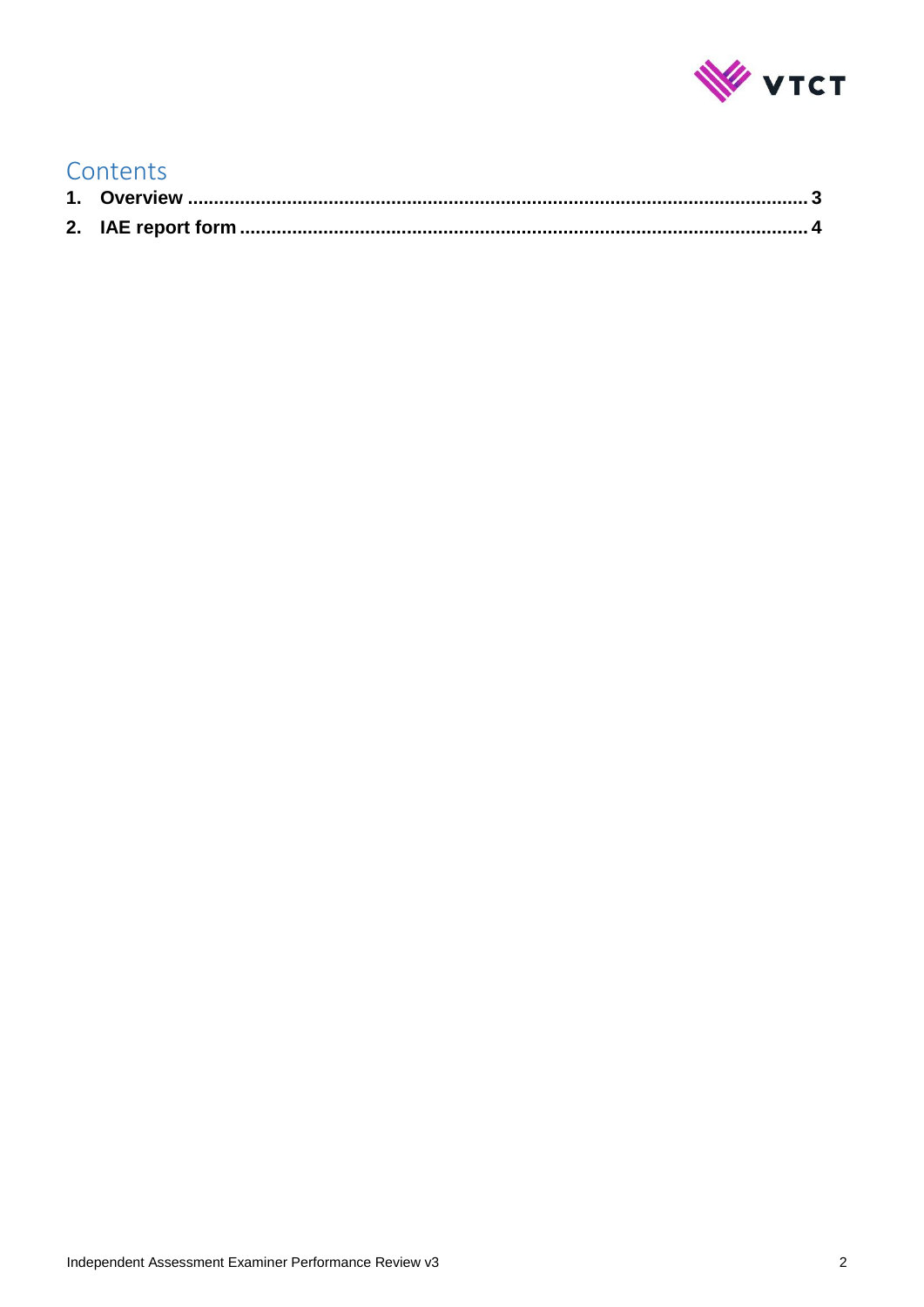

#### <span id="page-2-0"></span>*1. Overview*

VTCT is committed to maintaining consistency across end point assessments (EPAs) and the achievement of comparable outcomes. To this end, VTCT employs various strategies for ensuring consistency in assessments through monitoring how end-point assessments are planned, conducted and reviewed. One measure employed by VTCT is a performance review of all independent assessment examiners (IAEs) which is conducted by the Quality lead – apprenticeships, using the Report form included as Appendix 1.

The Quality lead will produce a schedule of end-point assessment monitoring/sampling visits which will form the basis of a performance review to monitor that the assessment process and assessment decisions of IAEs address the expectations of professional associations, employers and apprentices by being valid, reliable, and comparable and of high-quality. As part of this process, the Quality lead will sample IAEs and conduct performance reviews, and recommend targeted training and standardisation interventions, where appropriate, to address any deficiencies that are identified. Every IAE will be sampled over a 24 month cycle.

Completed Report forms will remain on file for the duration of the IAEs contract with VTCT and 12 months thereafter. The Quality lead – apprenticeships will draw on previous report forms to monitor IAE performance over time.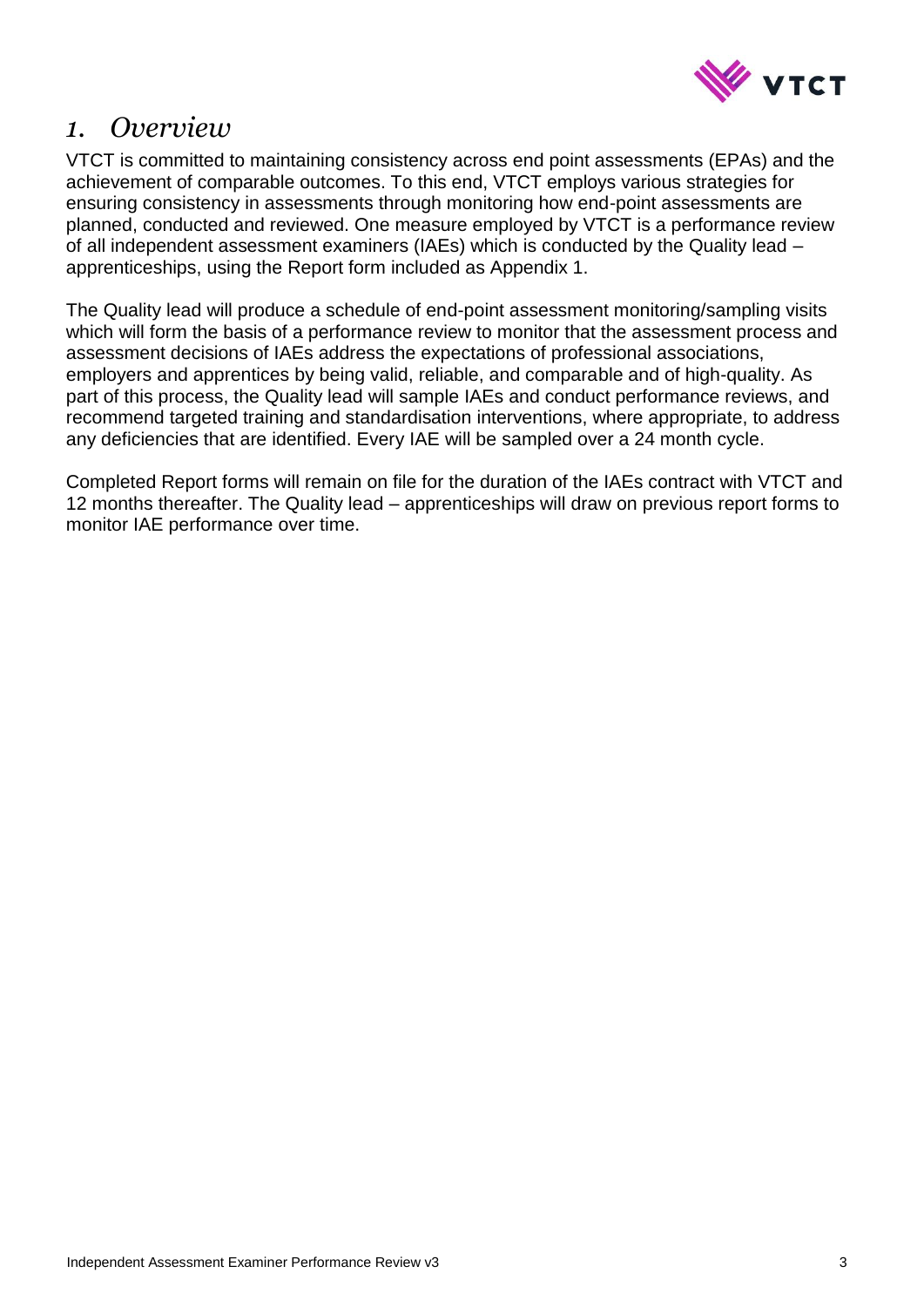

## <span id="page-3-0"></span>*2. IAE report form*

| 1. General          |  |  |
|---------------------|--|--|
| IAE (reviewee) name |  |  |
| Reviewer name       |  |  |
| Centre name         |  |  |
| Review date         |  |  |

| 2. Ratings of actions        |                                                                                                                                                                                                                                                                                                                                                                   |              | $1 =$ Needs improvement<br>$2$ = Meeting expectations<br>$3 = Exceeding$<br>expectations |   |  |
|------------------------------|-------------------------------------------------------------------------------------------------------------------------------------------------------------------------------------------------------------------------------------------------------------------------------------------------------------------------------------------------------------------|--------------|------------------------------------------------------------------------------------------|---|--|
|                              |                                                                                                                                                                                                                                                                                                                                                                   | $\mathbf{1}$ | 2                                                                                        | 3 |  |
| Planning and<br>organising   | Provides the centre with relevant information in advance,<br>arrives at the centre on time and delivers the day's events to<br>schedule including timely conclusion of the assessment<br>activity. Completes EPA documentation and uploads to<br>VTCT system within the specified timescale.                                                                      |              |                                                                                          |   |  |
| Appearance                   | Presented in line with VTCT's dress code.                                                                                                                                                                                                                                                                                                                         | □            | $\Box$                                                                                   |   |  |
| Professionalism              | Delivers a professional EPA service that supports business<br>success and promotes a positive image of VTCT. Acts<br>professionally and with integrity and respect to others, whilst<br>demonstrating VTCT's core values.                                                                                                                                         | $\Box$       | ΙI                                                                                       |   |  |
| Advice and<br>support        | Provides advice and guidance on potential improvements to<br>systems and processes to EPA centre staff. Provides<br>appropriate responses to centre queries on the day and in a<br>timely manner to emails and phone calls following the event.                                                                                                                   | П            | $\mathsf{L}$                                                                             |   |  |
| Administering<br>assessments | Adheres to regulatory requirements for conducting<br>examinations. Inspects and confirms the suitability of the<br>facility and resources available immediately prior to all<br>assessments, in line with the requirements set out in VTCT<br>documentation for approved EPA centres.                                                                             | $\mathsf{L}$ |                                                                                          |   |  |
| Assessment<br>decisions      | Consistently makes assessment decisions that are valid,<br>reliable and comparable. All judgements are made using the<br>agreed interpretation of standards, criteria and grade profiles<br>and reflect the expectations of industry and employers.<br>Provides sound and defensible reporting of assessment<br>decisions, in line with VTCT documentation        |              |                                                                                          |   |  |
| Standardisation              | Participates proactively in best practice, standardisation and<br>training activities, to ensure a consistent approach to EPA.<br>Maintains an up-to-date CPD portfolio in line with the<br>relevant Apprenticeship Assessment Plan which is available<br>on request. Adheres to personal development plans within<br>agreed timescales and to required standards |              |                                                                                          |   |  |
| <b>Business</b><br>awareness | Maintains a comprehensive and current understanding of<br>VTCT's EPA policies and procedures, keeping up-to-date<br>with any changes. Provides market intelligence and<br>competitor information on Apprenticeships and EPA.                                                                                                                                      |              |                                                                                          |   |  |